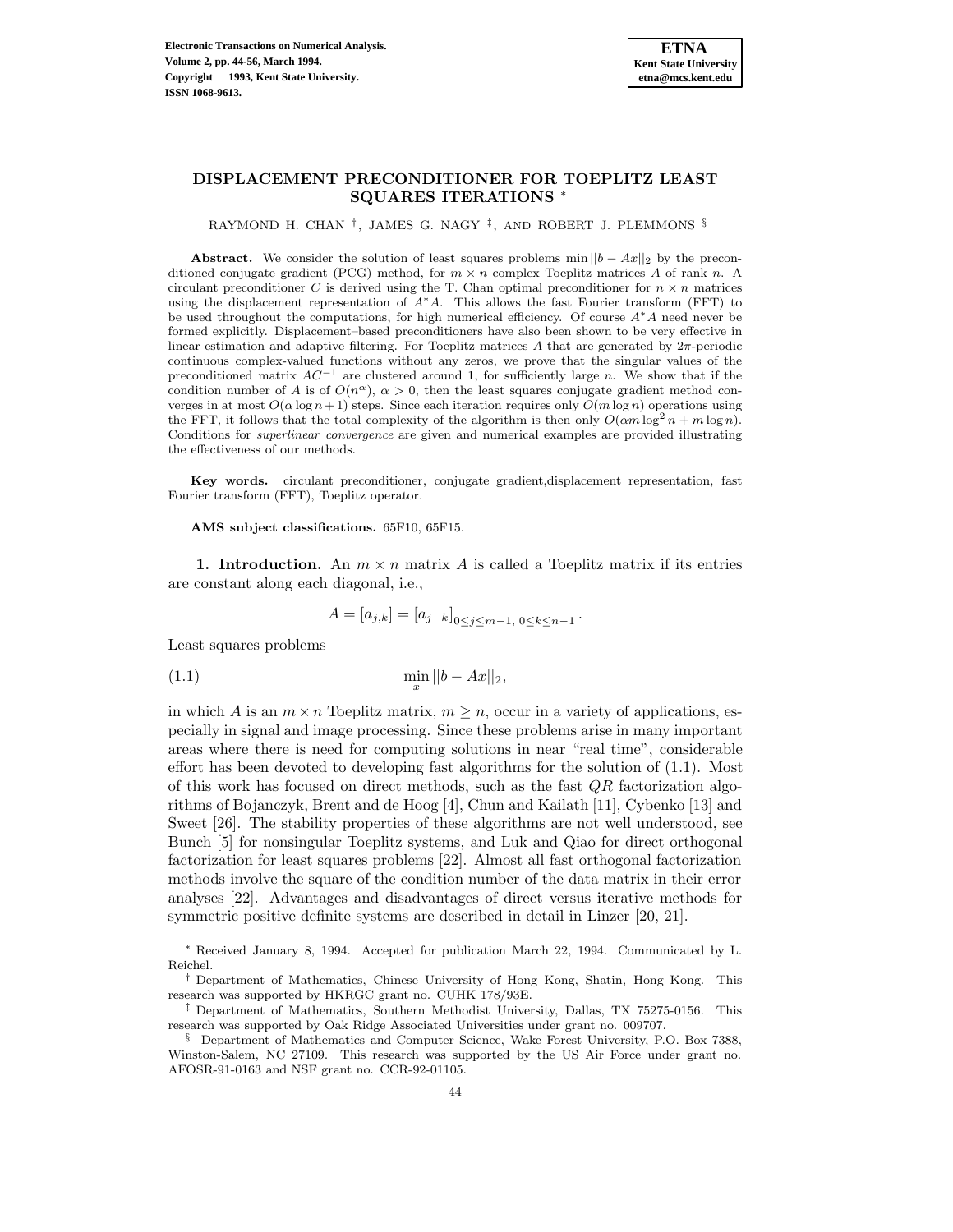Here we consider the use of iterative methods, such as preconditioned conjugate gradients (PCG) for the solution of (1.1). Although the classical PCG algorithm applies only to Hermitian positive definite systems of equations, extensions to non-Hermitian, indefinite and least squares problems exist, cf. Freund, Golub and Nachtigal [15]. In particular, one can apply the classical PCG method to the factored form of the normal equations

$$
A^*(b - Ax) = 0,
$$

as in the PCGLS algorithm, cf. Björck [3]. Here  $A^*$  denotes the conjugate transpose. For completeness, we list the PCGLS algorithm here.

**Algorithm PCG for Least Squares.** Let  $x^{(0)}$  be an initial approximation to  $Tx = b$ , and let C be a given preconditioner. This algorithm computes the least squares solution, x, to  $Tx = b$ .

$$
r^{(0)} = b - Tx^{(0)}
$$
  
\n
$$
p^{(0)} = s^{(0)} = C^{-*}T^*r^{(0)}
$$
  
\n
$$
\gamma_0 = ||s^{(0)}||_2^2
$$
  
\n**for**  $k = 0, 1, 2, ...$   
\n
$$
q^{(k)} = TC^{-1}p^{(k)}
$$
  
\n
$$
\alpha_k = \gamma_k/||q^{(k)}||_2^2
$$
  
\n
$$
x^{(k+1)} = x^{(k)} + \alpha_k C^{-1}p^{(k)}
$$
  
\n
$$
r^{(k+1)} = r^{(k)} - \alpha_k q^{(k)}
$$
  
\n
$$
s^{(k+1)} = C^{-*}T^*r^{(k+1)}
$$
  
\n
$$
\gamma_{k+1} = ||s^{(k+1)}||_2^2
$$
  
\n
$$
\beta_k = \gamma_{k+1}/\gamma_k
$$
  
\n
$$
p^{(k+1)} = s^{(k+1)} + \beta_k p^{(k)}
$$

The convergence rate of the PCGLS algorithm depends on the spectrum of the preconditioned matrix  $AC^{-1}$ , where C is an  $n \times n$  nonsingular preconditioner matrix. Specifically, if the singular values of  $AC^{-1}$  are clustered around 1 then convergence will be rapid, cf. Axelsson and Barker [1]. The cost per iteration of PCGLS is dominated by matrix vector multiplies with A and  $A^*$ , and by linear system solves with C as a coefficient matrix. If A is an  $m \times n$  Toeplitz matrix, then matrix vector multiplies with A and  $A^*$  can be accomplished in  $O(m \log n)$  operations using the fast Fourier transform (FFT). Therefore, to make the PCGLS algorithm an efficient method for solving Toeplitz least squares problems, we must be able to construct a preconditioner matrix C such that (i) the singular values of  $AC^{-1}$  are clustered around 1, and (ii) the linear system with a coefficient matrix  $C$  can be easily solved. The construction of a preconditioner with these properties has been successfully done by the authors for an important class of Toeplitz matrices, arising in least squares problems, through the use of circulant approximations [8].

An  $n \times n$  circulant matrix is a Toeplitz matrix that satisfies the additional property that each column (row) is a circular shift of the previous column (row). That is, the entries of C satisfy  $c_{n-j} = c_{-j}$ . An important property of circulant matrices is that they can be inverted in  $O(n \log n)$  operations using the FFT, cf. Davis [14]. The circulant preconditioner described in [8] was obtained by partitioning the overdetermined matrix A into  $n \times n$  submatrices, approximating the submatrices with circulant matrices, and then combining these to obtain a circulant approximation to  $A^*A$ .

In this paper we describe how to obtain an effecient circulant preconditioner for the solution of (1.1) by using the displacement structure of  $A^*A$ , without explicitely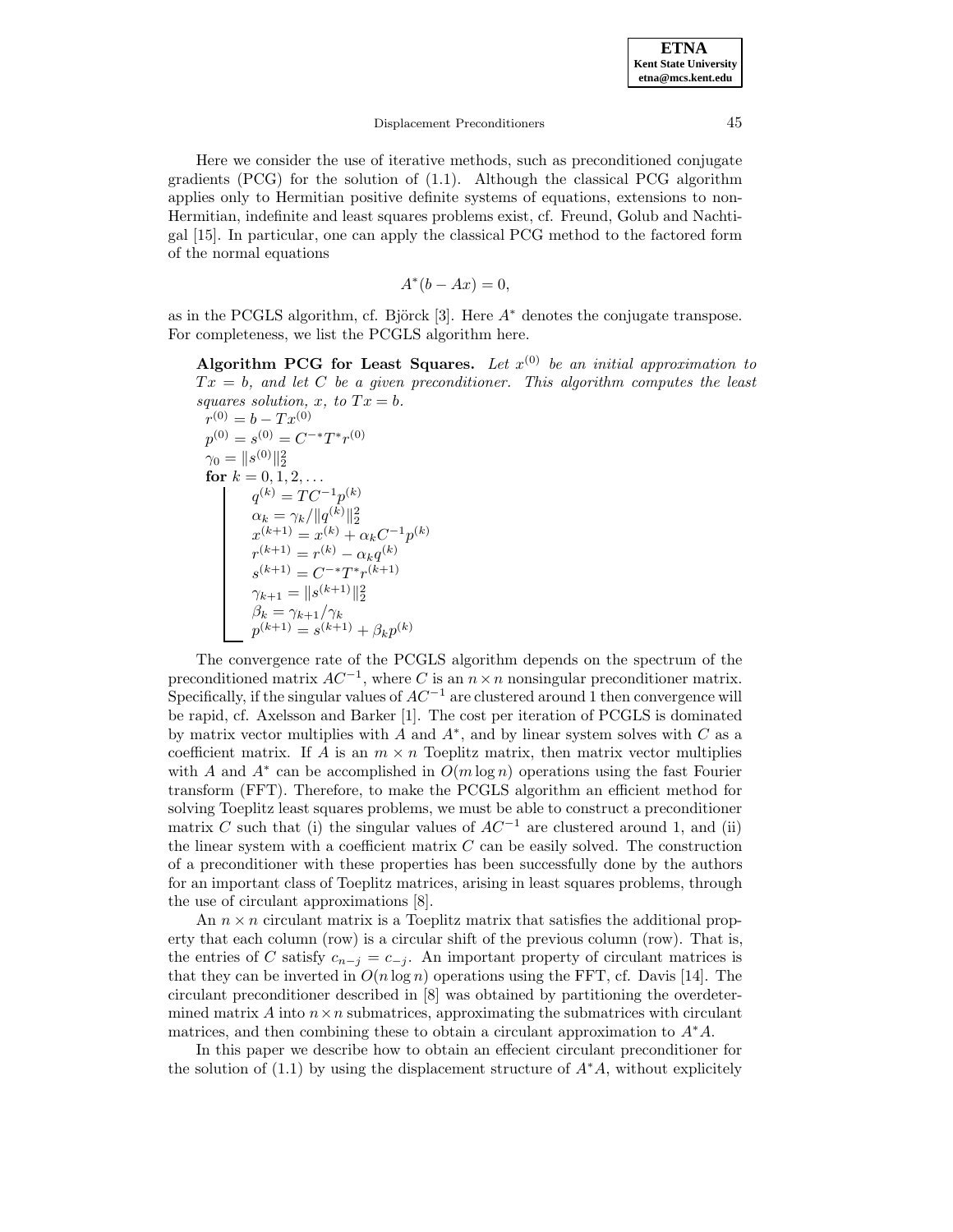forming  $A^*A$ . An alternate displacement–based approach for the square case of A has been studied by Freund and Huckle [16].

In Section 2 we review some definitions and results on displacement representations of Toeplitz matrices. The development of a circulant preconditioner for overdetermined Toeplitz matrices based on the displacement representation of A∗A is introduced in Section 3. Displacement–based preconditioners have been shown to be very effective also in linear estimation and in adaptive filtering [24]. Additionally, Section 3 contains a detailed theoretical convergence analysis of the displacement preconditioner. In Section 4 some numerical results are reported, including comparisons with a block-based preconditioning scheme suggested in [8].

**2. Displacement Structure.** In this section we briefly review relevant definitions and results on displacement structure representation of a matrix. We introduce the  $n \times n$  lower shift matrix Z, whose entries are zero everywhere except for 1's on the first subdiagonal. The *displacement operator*  $\nabla$  is defined by

$$
\nabla A = A - Z A Z^*,
$$

where  $\nabla A$  is called the displacement of A, cf. Chun and Kailath [11]. Let  $L(w)$  denote the  $n \times n$  lower triangular Toeplitz matrix with first column the vector w. Using these definitions, the following lemma can be proved [12].

LEMMA 2.1. An arbitrary  $n \times n$  matrix A can be written in the form

$$
A = \sum_{i=1}^{\rho} L(u_i) L^*(v_i),
$$

where  $\rho = rank(\nabla A)$  and  $u_i$  and  $v_i$  are n-vectors.

The sum given in Lemma 2.1 above is called the displacement representation of the given matrix A and the scalar  $\rho$  is called the *displacement rank* of A. Square Toeplitz matrices and close to Toeplitz matrices have small displacement rank [12]. For example, if A is a Hermitian Toeplitz matrix, then

$$
A = L(x_{+})L(x_{+})^* - L(x_{-})L(x_{-})^*,
$$

where

$$
x_{\pm} = \left[\frac{1}{2}(a_0 \pm 1), a_1, \cdots, a_{n-1}\right]^*.
$$

To see this, we observe that  $x_+ = x_- + e_1$ , where  $e_1 = [1, 0, \dots, 0]^*$ . Hence

$$
x_{+}x_{+}^{*}-x_{-}x_{-}^{*}=e_{1}x_{-}^{*}+x_{-}e_{1}^{*}+e_{1}e_{1}^{*}=\left[\begin{array}{cccc} a_{0} & a_{1} & a_{2} & \cdots & a_{n-1} \\ a_{1} & & & \\ a_{2} & & 0 & \\ \vdots & & \\ a_{n-1} & & \end{array}\right]=\nabla A.
$$

If A is an  $m \times n$ ,  $m \ge n$ , Toeplitz matrix, then  $A^*A$  is in general not a Toeplitz matrix. However the following well-known lemma indicates that  $A^*A$  does have a small displacement rank,  $\rho \leq 4$ , and provides a useful displacement representation for it.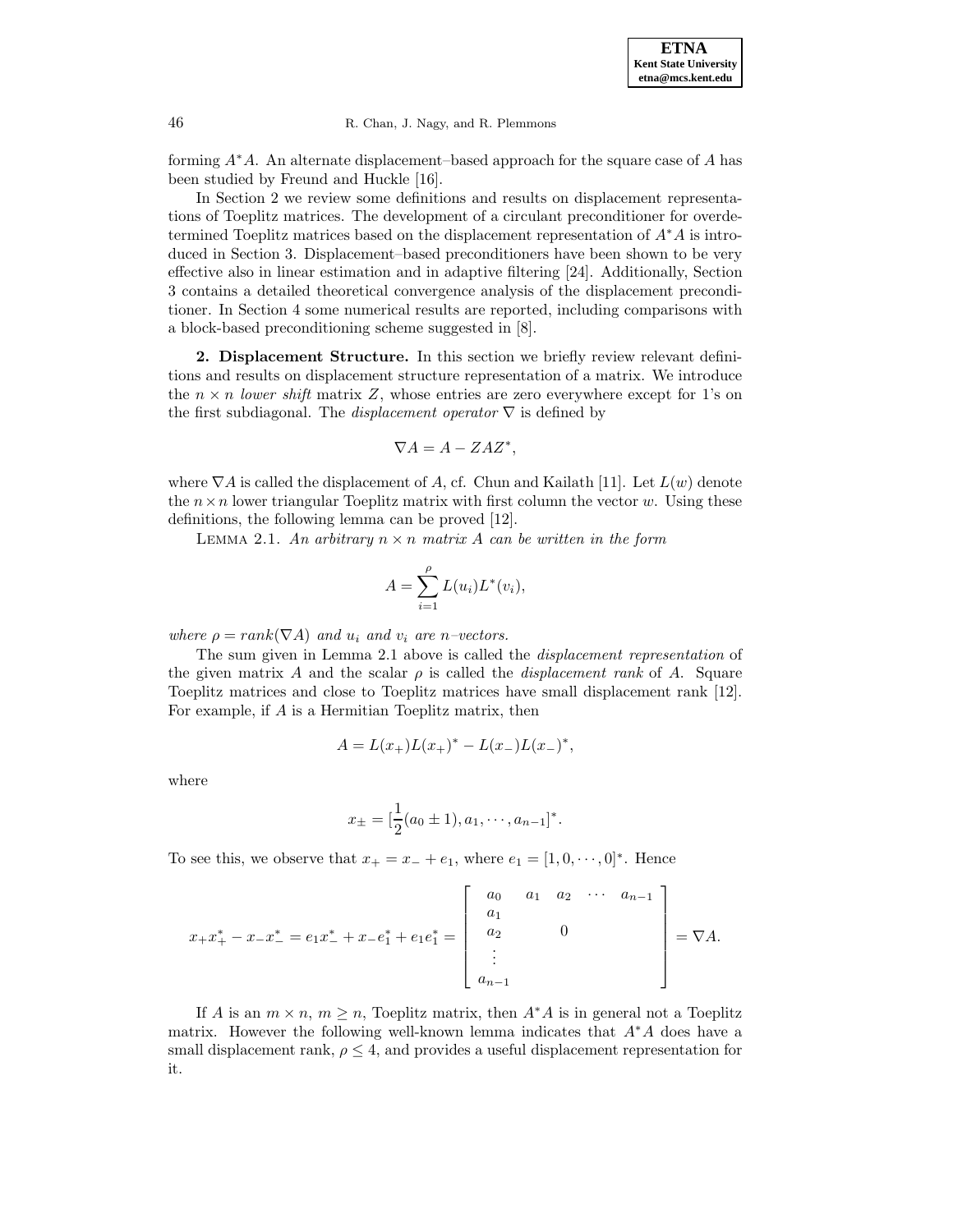LEMMA 2.2. Let A be an  $m \times n$  Toeplitz matrix. Then a displacement representation of  $A^*A$  is

$$
A^*A = L(x_1)L(x_1)^* - L(x_2)L(x_2)^* + L(y_1)L(y_1)^* - L(y_2)L(y_2)^*,
$$

where

$$
x_1 = A^* A e_1 / ||A e_1||, \quad x_2 = Z Z^* x_1,
$$

$$
y_1 = [0, a_{-1}, a_{-2}, \cdots, a_{1-n}]^*
$$
 and  $y_2 = [0, a_{m-1}, a_{m-2}, \cdots, a_{m-n+1}]^*$ .

*Proof.* See [12], Lemma 2.  $\Box$ 

Observe that  $L(x_1) = L(x_2) + ||Ae_1||I$  and, therefore,

$$
L(x_1)L(x_1)^* - L(x_2)L(x_2)^* = ||Ae_1||L(x_2) + ||Ae_1||L(x_2)^* + ||Ae_1||^2I \equiv T,
$$

where T is the Hermitian Toeplitz matrix with first column  $A^*Ae_1$ . Thus,  $A^*A$  can be expressed in the form

$$
A^*A = T + L(y_1)L(y_1)^* - L(y_2)L(y_2)^*,
$$

where T is Hermitian and Toeplitz and the  $L(y_i)$  are lower triangular Toeplitz matrices.

**3. Displacement Preconditioner.** The idea of using circulant preconditioners in the PCG for solving square symmetric positive definite Toeplitz systems of equations was first proposed by Strang [25]. Since then, several other circulant preconditioning techniques have been proposed, see for instance T. Chan [10], R. Chan [6], Tyrtyshnikov [27], Ku and Kuo [19] and Huckle [18]. In particular, when A is an  $n \times n$  Toeplitz matrix, T. Chan's circulant preconditioner (which we denote as  $c(A)$ ) is defined to be the optimal circulant approximation to A in the Frobenius norm. That is,  $c(A)$  is the circulant matrix which minimizes  $||A-C||_F$  over all circulant matrices C. The diagonals  $c_j$  of  $c(A)$  are given by

(3.1) 
$$
c_j = \begin{cases} \frac{n-j}{n}a_j + \frac{j}{n}a_{j-n}, & 0 \le j < n, \\ c_{n-j}, & -n < j < 0, \end{cases}
$$

see [10] for details.

Circulant preconditioning has also been considered for solving least squares [8] and discrete ill-posed problems [17]. In [8], we constructed a circulant preconditioner for  $m \times n$  matrices  $A, m \geq n$ , by partitioning A into  $n \times n$  submatrices

$$
A = \begin{bmatrix} A_1 \\ A_2 \\ \vdots \\ A_k \end{bmatrix},
$$

approximating each  $A_i$  with  $c(A_i)$ , and then combining these to obtain a circulant approximation to A∗A. In this paper we take an alternate approach. Namely, we propose to use circulant approximations of the factors in the displacement representation to form a circulant approximation to  $A^*A$ .

**ETNA Kent State University etna@mcs.kent.edu**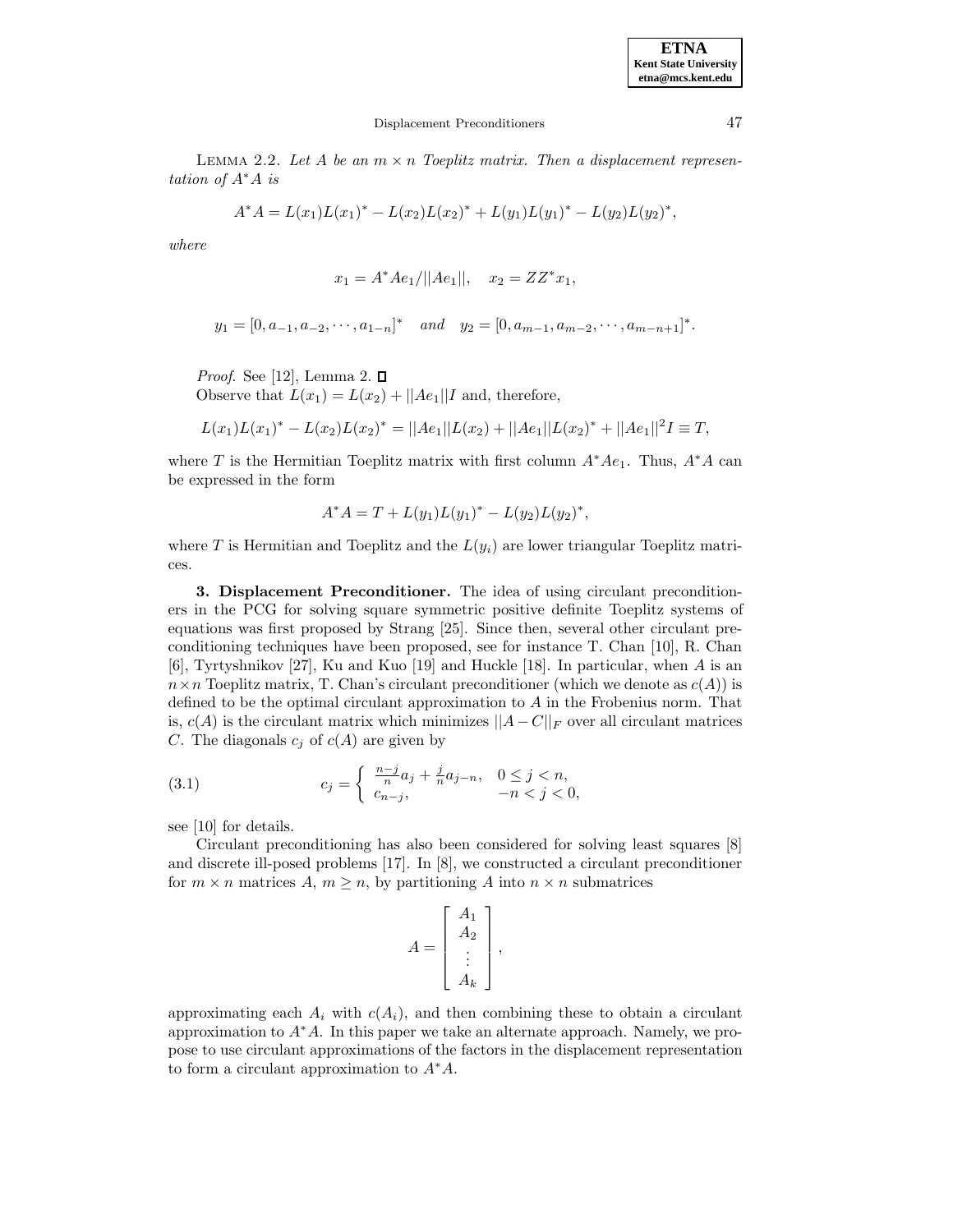It should be noted that in [8], as well as in our derivation below, any of the circulant approximations for  $n \times n$  Toeplitz matrices can be used to derive circulant preconditioners for least squares problems. The T. Chan preconditioner  $c(A)$  is defined for general square matrices A, not necessarily of Toeplitz form. We note that the operator  $c$  preserves the positive-definiteness of  $A$ . This is stated in the following Lemma due to Tyrtyshnikov [27].

LEMMA 3.1. If A is an  $n \times n$  Hermitian matrix, then  $c(A)$  is Hermitian. Moreover, we have

$$
\lambda_{\min}(A) \le \lambda_{\min}(c(A)) \le \lambda_{\max}(c(A)) \le \lambda_{\max}(A),
$$

where  $\lambda_{\max}(\cdot)$  and  $\lambda_{\min}(\cdot)$  denote the largest and the smallest eigenvalues, respectively. In particular, if A is positive definite, then  $c(A)$  is also positive definite.

We present our derivation and analysis of the displacement preconditioner for overdetermined least squares problems into two subsections. First we consider  $n \times n$ Hermitian Toeplitz matrices A and show that the displacement preconditioner in this case is simply the T. Chan [10] approximation  $c(A)$ . We then use these results to derive the displacement preconditioner for the  $m \times n$  case, and we provide a detailed convergence analysis. Our convergence analysis relies on the concept of generating functions for Toeplitz matrices. A function f defined on  $[-\pi, \pi]$  is said to be a generating function of A if the diagonal entries,  $a_{\ell}$ , of A are given by the Fourier coefficients of  $f$ , i.e.

$$
a_{\ell} = \frac{1}{2\pi} \int_{-\pi}^{\pi} f(\theta) e^{-i\ell\theta} d\theta, \ \ell = 0, \pm 1, \pm 2, \cdots.
$$

**3.1. Hermitian Toeplitz Case.** In this subsection, we consider the case where the matrix  $A$  is an  $n$ -by- $n$  Hermitian Toeplitz matrix. We first recall that a displacement representation of A is given by

(3.2) 
$$
A = L(x_+)L(x_+)^* - L(x_-)L(x_-)^*,
$$

where

(3.3) 
$$
x_{\pm} = \left[\frac{1}{2}(a_0 \pm 1), a_1, \cdots, a_{n-1}\right]^*.
$$

Using (3.2), we define our preconditioner to be

(3.4) 
$$
C = c(L(x_+))c(L(x_+))^* - c(L(x_-))c(L(x_-)^*).
$$

Clearly, C is a Hermitian circulant matrix.

LEMMA 3.2. Let  $A$  be a Hermitian Toeplitz matrix and  $C$  be the circulant approximation to A defined in  $(3.4)$ . Then  $C = c(A)$ , the optimal circulant approximation to A.

Proof. Let

$$
x = [\frac{1}{2}a_0, a_1, \cdots, a_{n-1}]^*.
$$

Then clearly  $A = L(x) + L(x)^*$ . We note also that

$$
L(x_{\pm}) = L(x \pm \frac{1}{2}e_1) = L(x) \pm \frac{1}{2}L(e_1) = L(x) \pm \frac{1}{2}I,
$$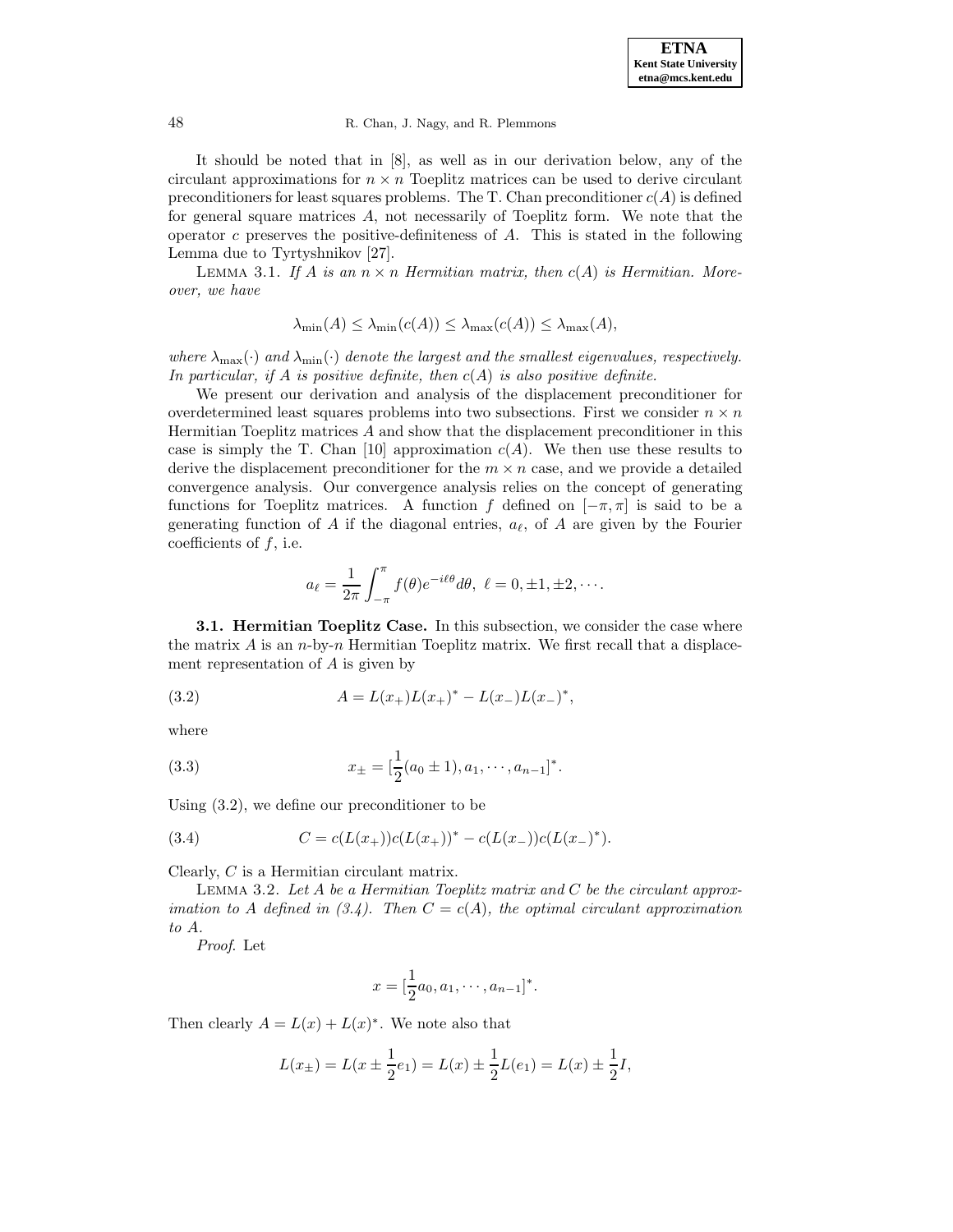where  $I$  is the identity matrix. Thus by the linearity of the circulant operator  $c$ , we have

$$
C = c(L(x+))c(L(x+))^{*} - c(L(x-))c(L(x-))^{*}
$$
  
=  $[c(L(x) + \frac{1}{2}L)][c(L(x) + \frac{1}{2}L)]^{*} - [c(L(x) - \frac{1}{2}L)][c(L(x) - \frac{1}{2}L)]^{*}$   
=  $c(L(x) + L(x)^{*}) = c(A).$ 

 $\Box$ 

It follows from Lemma 3.1, that if A is positive definite, then so is  $C = c(A)$ . Using the convergence results on  $c(A)$  presented in [9], we obtain the following result.

Corollary 3.3. Suppose the generating function f of a Hermitian Toeplitz matrix A is a  $2\pi$ -periodic continuous function. Then for all  $\epsilon > 0$ , there exist integers N and  $M > 0$ , such that when  $n > N$ , at most M eigenvalues of the matrix  $C - A$ have absolute values larger than  $\epsilon$ . If moreover f is positive, then the same property holds for the matrix  $AC^{-1} - I$ .

It follows easily from the above Corollary that the conjugate gradient method, when applied to the preconditioned system  $AC^{-1}$ , converges superlinearly, see [9].

**3.2. General Rectangular Toeplitz Case.** In this subsection, we let A be an  $m$ -by-n rectangular Toeplitz matrix with  $m \geq n$ . Recall that the displacement representation of  $A^*A$  can be written as

(3.5) 
$$
A^*A = T + L(y_1)L(y_1)^* - L(y_2)L(y_2)^*,
$$

where  $y_1, y_2$  are given in Lemma 2, and T is a Hermitian Toeplitz matrix with

(3.6) 
$$
Te_1 \equiv \begin{bmatrix} t_0 \\ t_1 \\ \vdots \\ t_{n-1} \end{bmatrix} = A^* A e_1.
$$

Substituting the displacement representation (3.2) for the symmetric Toeplitz matrix T in (3.5), we then have a displacement representation of  $A^*A$ :

$$
(3.7) \tA^*A = L(t_+)L(t_+)^* - L(t_-)L(t_-)^* + L(y_1)L(y_1)^* - L(y_2)L(y_2)^*,
$$

where by  $(3.3)$ 

$$
t_{\pm} = \left[\frac{1}{2}(t_0 \pm 1), t_1, \cdots, t_{n-1}\right]^*.
$$

Accordingly, we should define our preconditioner to be

$$
c(L(t_{+}))c(L(t_{+}))^{*} - c(L(t_{-}))c(L(t_{-}))^{*} + c(L(y_{1}))c(L(y_{1}))^{*} - c(L(y_{2}))c(L(y_{2}))^{*}.
$$

However, in Lemma 3.4 below we show that the contribution of the last term  $L(y_2)L(y_2)^*$ in (3.7) is not significant as far as the conjugate gradient method is concerned, and we therefore will not approximate it by a circulant matrix. Thus our *displacement* preconditioner P is defined as follows

$$
P = c(L(t_{+}))c(L(t_{+}))^{*} - c(L(t_{-}))c(L(t_{-}))^{*} + c(L(y_{1}))c(L(y_{1}))^{*}.
$$

**ETNA Kent State University etna@mcs.kent.edu**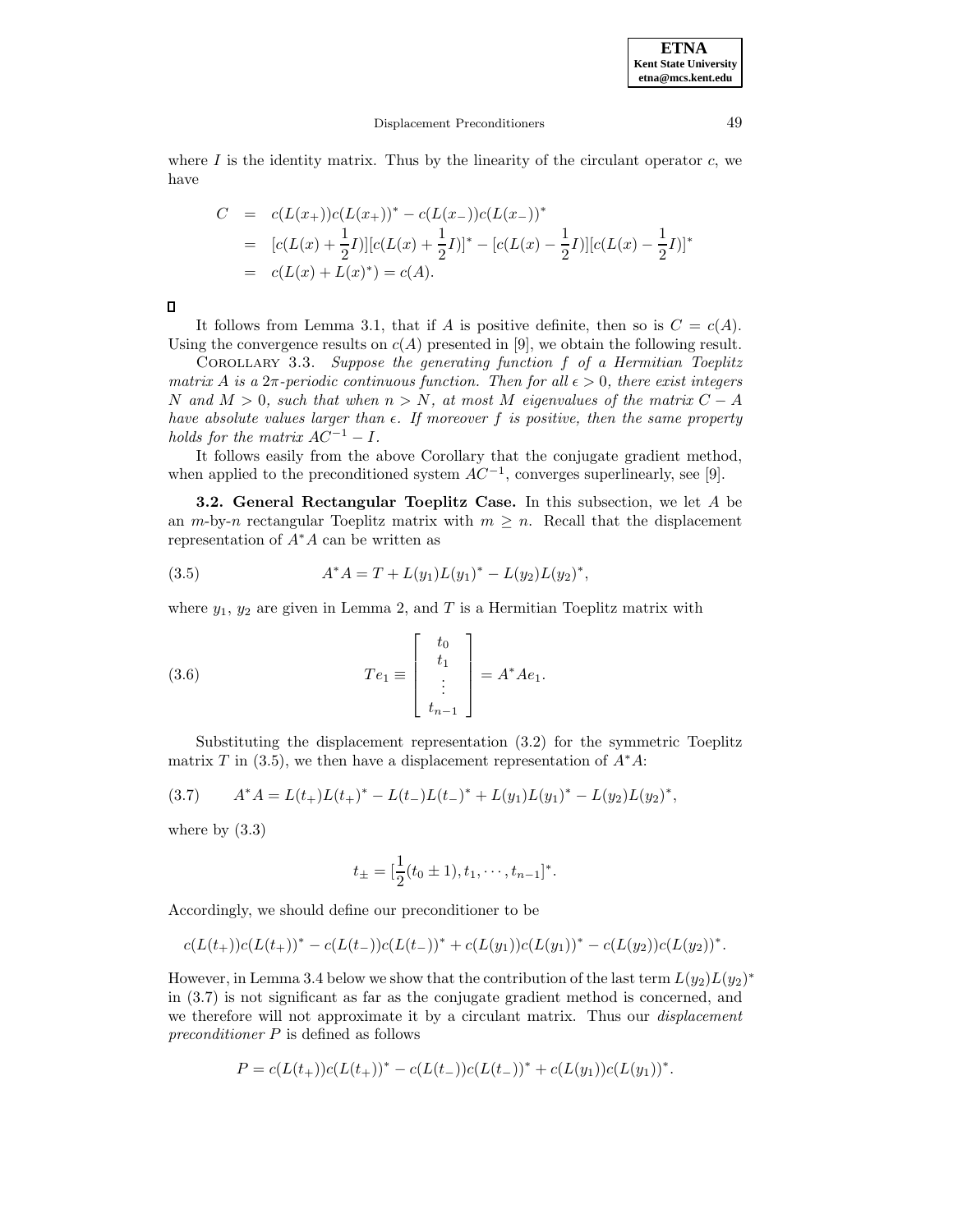According to Lemma 3.2, we see that

(3.8) 
$$
P = c(T) + c(L(y_1))c(L(y_1))^*.
$$

In the following, we assume that the generating function  $f$  of  $A$  is in the Wiener class, i.e. the diagonals of A are absolutely summable:

(3.9) 
$$
\sum_{j=-\infty}^{\infty} |a_j| \leq \gamma < \infty.
$$

We note that Wiener class functions are  $2\pi$ -periodic continuous functions. Under the Wiener class assumption, we will show that

$$
P - A^*A = \{c(T) - T\} + \{c(L(y_1))c(L(y_1))^* - L(y_1)L(y_1)^*\} + L(y_2)L(y_2)^*
$$

is the sum of a matrix of low rank and a matrix of small norm. For simplicity, in the following we denote by  $U_i$  Hermitian matrices with small rank and  $V_i$  Hermitian matrices with small norm. More precisely, given any  $\epsilon > 0$ , there exist integers N and  $M > 0$ , such that when n, the size of the matrices  $U_i$  and  $V_i$ , is larger than N, the rank of  $U_i$  is bounded by M and  $||V_i||_2 < \epsilon$ .

If the generating function of  $A$  is in the Wiener class, then so is the generating function of  $T$ . In fact,

(3.10) 
$$
||Te_1||_1 = ||A^*Ae_1||_1 \le ||A^*||_1||Ae_1||_1 \le \gamma^2 < \infty.
$$

According to Corollary 3.3, we have

$$
(3.11) \t\t c(T) - T = U_1 + V_1.
$$

Next we show that

(3.12) 
$$
c(L(y_1))c(L(y_1))^* - L(y_1)L(y_1)^* = U_2 + V_2.
$$

The generating function of  $L(y_1)$  is given by

(3.13) 
$$
g(\theta) = \sum_{j=-\infty}^{-1} a_j e^{ij\theta}
$$

which is a function in the Wiener class. Equation (3.12) now follows by Lemma 5 of [8].

Lemma 3.4.

(3.14) 
$$
L(y_2)L(y_2)^* = U_3 + V_3.
$$

*Proof.* Since the sequence  $\{a_j\}_{j=-\infty}^{\infty}$  is absolutely summable, for any given  $\epsilon$ , we can choose  $N > 0$  such that

$$
\sum_{j>N}|a_j|<\epsilon.
$$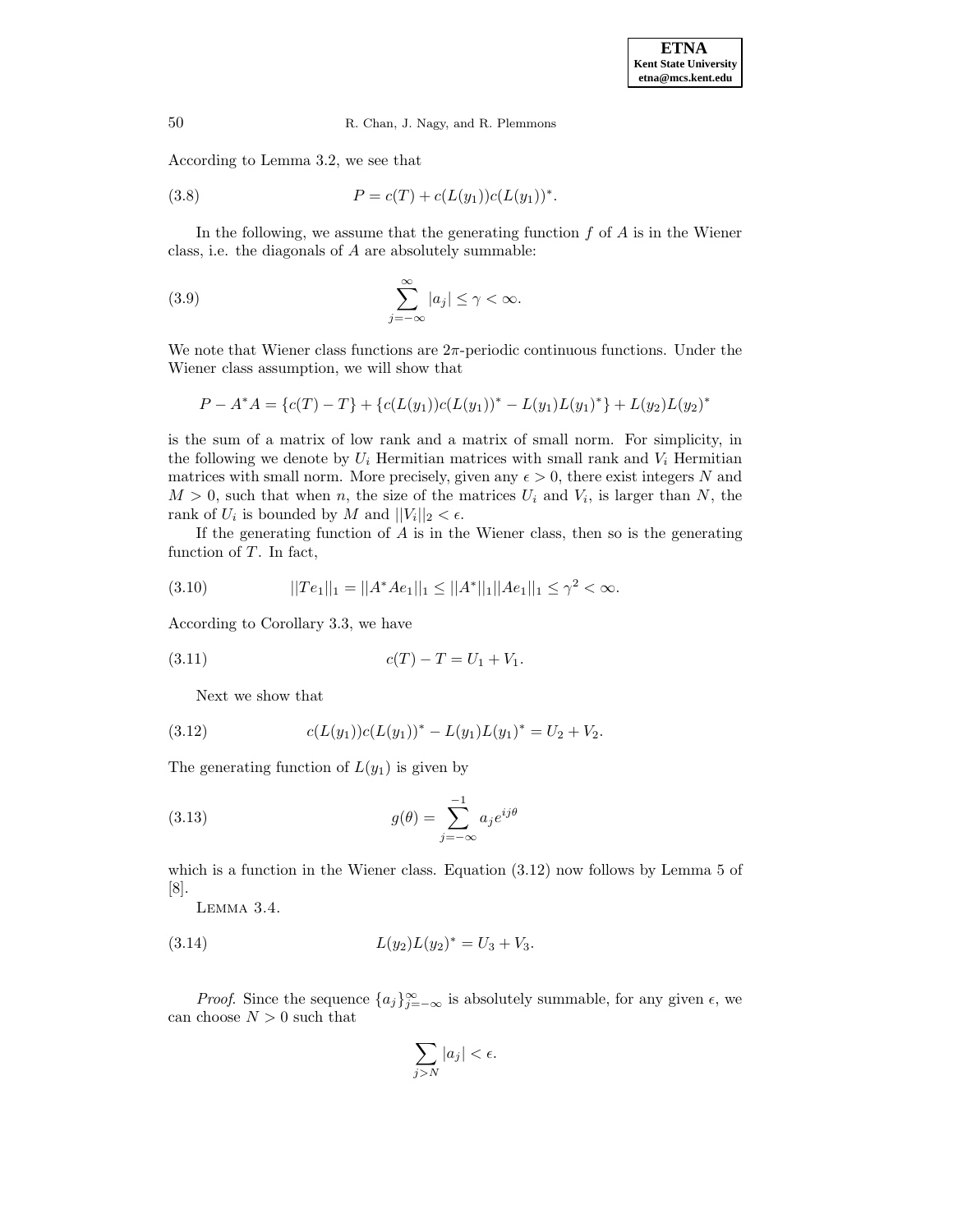| <b>ETNA</b>                  |
|------------------------------|
| <b>Kent State University</b> |
| etna@mcs.kent.edu            |

Partition  $L(y_2)$  as  $R_N + S_N$ , where the first N columns of  $R_N$  are the first N columns of  $L(y_2)$  with the remaining columns zero vectors. Then  $R_N$  is a matrix of rank N and

$$
||S_N||_1 = \sum_{j=m-n+N+1}^{m-1} |a_j| \le \sum_{j=N+1}^{m-1} |a_j| < \epsilon.
$$

Thus

$$
L(y_2)L(y_2)^* = (R_N + S_N)(R_N + S_N)^* = U_3 + V_3,
$$

where

$$
rank U_3 = rank(R_N S_N^* + S_N R_N^* + R_N R_N^*) \le 2N
$$

and

$$
||V_3||_2 \le ||S_N S_N^*||_2 \le \epsilon^2.
$$

# $\Box$

Combining (3.11), (3.12) and (3.14), we see that

$$
(3.15)P - A^*A = c(T) - T + c(L(y_1))c(L(y_1))^* - L(y_1)L(y_1)^* + L(y_2)L(y_2)^* = U_4 + V_4.
$$

Next we demonstrate that

$$
P^{-1}(A^*A) - I = U_5 + V_5,
$$

and we first show that  $||P||_2$  and  $||P^{-1}||_2$  are uniformly bounded. We begin with the bound for  $||P||_2$ .

LEMMA 3.5. Let the generating function of the  $m \times n$  Toeplitz matrix A be in the Wiener class, i.e. (3.9) holds. Then  $||P||_2 \leq 6\gamma^2$  for all n.

Proof. By  $(3.8)$  and Lemma 3.1,

$$
||P||_2 \le ||c(T)||_2 + ||c(L(y_1))c(L(y_1))^*||_2 \le ||T||_2 + ||c(L(y_1))||_2^2.
$$

It follows from (3.10) that

$$
||T||_2 \le ||T||_1 \le 2||Te_1||_1 \le 2\gamma^2.
$$

On the other hand, using equation (9) in [8], we have

$$
||c(L(y_1))||_2 \le 2||g||_{\infty},
$$

where g is the generating function of  $L(y_1)$  given in (3.13). Thus

$$
||c(L(y_1))||_2 \le 2||\sum_{j=-\infty}^{-1} a_j e^{ij\theta}||_{\infty} \le 2\gamma.
$$

 $\Box$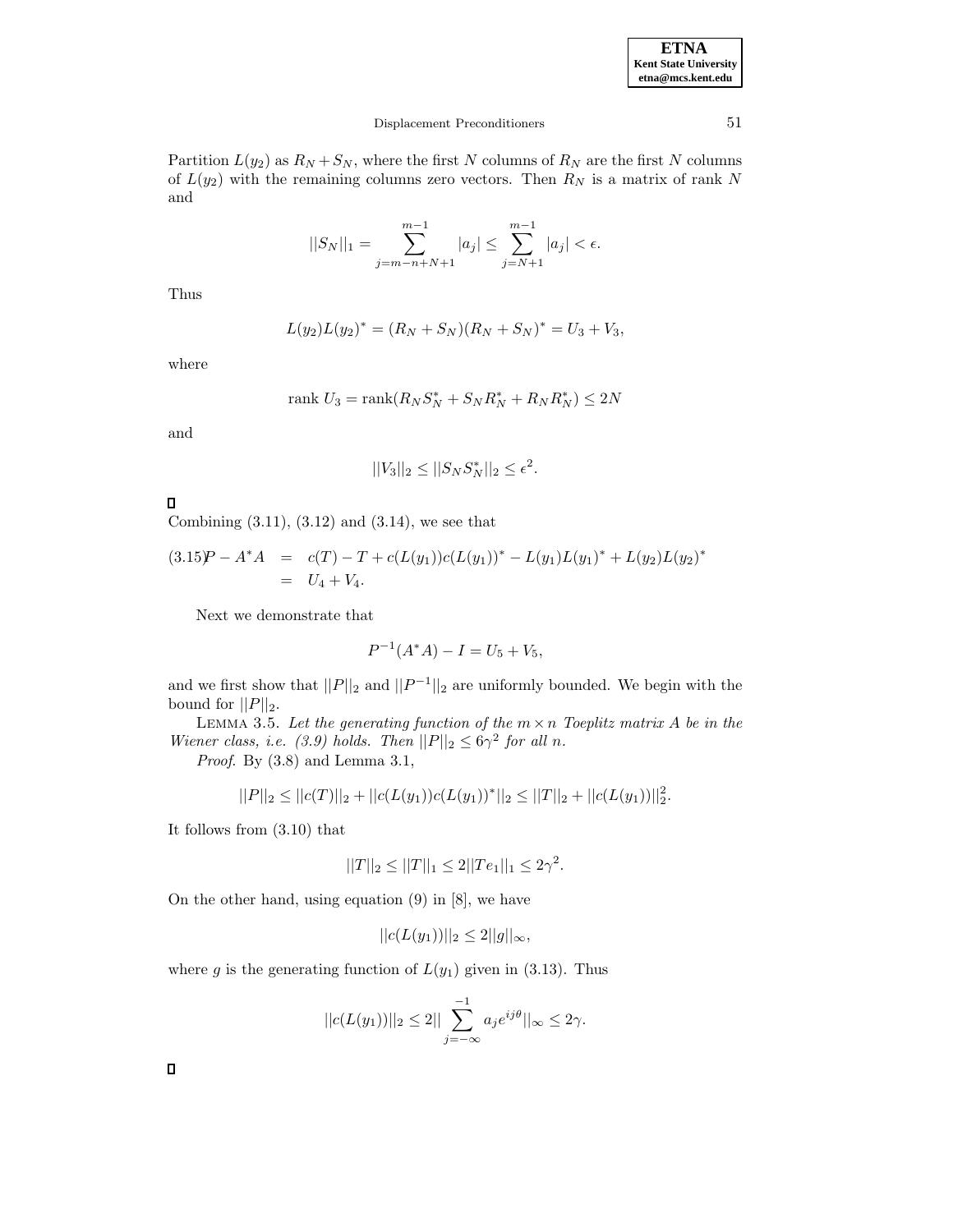In order to show that  $||P^{-1}||_2$  is uniformly bounded, we need the additional condition that

(3.16) 
$$
\min_{\theta \in [-\pi,\pi]} |f(\theta)| \ge \delta > 0.
$$

LEMMA 3.6. Let  $B$  be a square Toeplitz matrix with generating function in the Wiener class. Then

$$
\lim_{n \to \infty} ||c(B)c(B)^* - c(BB^*)||_2 = 0.
$$

*Proof.* The proof of the Lemma for Hermitian  $B$  is given in [7]. The case where B is not Hermitian but square can be proved similarly.  $\square$ 

LEMMA 3.7. Let the generating function  $f$  of  $A$  be a Wiener class function that satisfies (3.16). Then  $||P^{-1}||_2$  is uniformly bounded for n sufficiently large.

*Proof.* Since the generating function g of  $L(y_1)$  is in the Wiener class, it follows from Lemma 3.6, that given any  $\epsilon > 0$ ,

$$
c(L(y_1))c(L(y_1))^* - c(L(y_1)L(y_1)^*) = V_6,
$$

where  $||V_6||_2 < \epsilon$ , provided that the size *n* of the matrix is sufficiently large. Hence

$$
P = c(T) + c(L(y_1))c(L(y_1))^* = c(T) + c(L(y_1)L(y_1)^*) + V_6
$$
  
= c(T + L(y\_1)L(y\_1)^\*) + V\_6 = c(A^\*A + L(y\_2)L(y\_2)^\*) + V\_6,

where the last equality follows from (3.5). Write  $A = \begin{bmatrix} A_1 \\ A_2 \end{bmatrix}$  $A_2$ 1 where  $A_1$  is the *n*-by-*n* submatrix of A. The matrices  $A$  and  $A_1$  have the same generating function  $f$  and  $A^*A = A_1^*A_1 + A_2^*A_2.$ 

Since  $f$  by assumption is in the Wiener class it follows from Lemma 3.6 that,

$$
c(A_1^*A_1) = c(A_1)^*c(A_1) + V_7,
$$

where  $||V_7||_2 \leq \epsilon$  if *n* is sufficiently large. Thus

$$
P = c(A^*A + L(y_2)L(y_2)^*) + V_6
$$
  
=  $c(A_1^*A_1 + A_2^*A_2 + L(y_2)L(y_2)^*) + V_6$   
=  $c(A_1)^*c(A_1) + c(A_2^*A_2 + L(y_2)L(y_2)^*) + V_6 + V_7$ ,

Observe that

$$
\{\lambda_{\min}[c(A_1)^*c(A_1)]\}^{-1} = ||[c(A_1)^*c(A_1)]^{-1}||_2 = ||c(A_1)^{-1}||_2^2 \le 4||\frac{1}{f}||_{\infty}^2,
$$

where the last inequality follows from equation  $(10)$  of  $[8]$ . Thus by  $(3.16)$ ,

$$
\lambda_{\min}[c(A_1)^*c(A_1)] \ge \frac{\delta^2}{4}.
$$

Since  $A_2^*A_2 + L(y_2)L(y_2)^*$  is a positive semi-definite matrix,  $c(A_2^*A_2 + L(y_2)L(y_2)^*)$ is also a positive semi-definite matrix. Thus we conclude from (3.17) that

$$
\lambda_{\min}\{P\} \ge \lambda_{\min}[c(A_1)^*c(A_1)] - ||V_6||_2 - ||V_7||_2 \ge \frac{\delta^2}{4} - 2\epsilon.
$$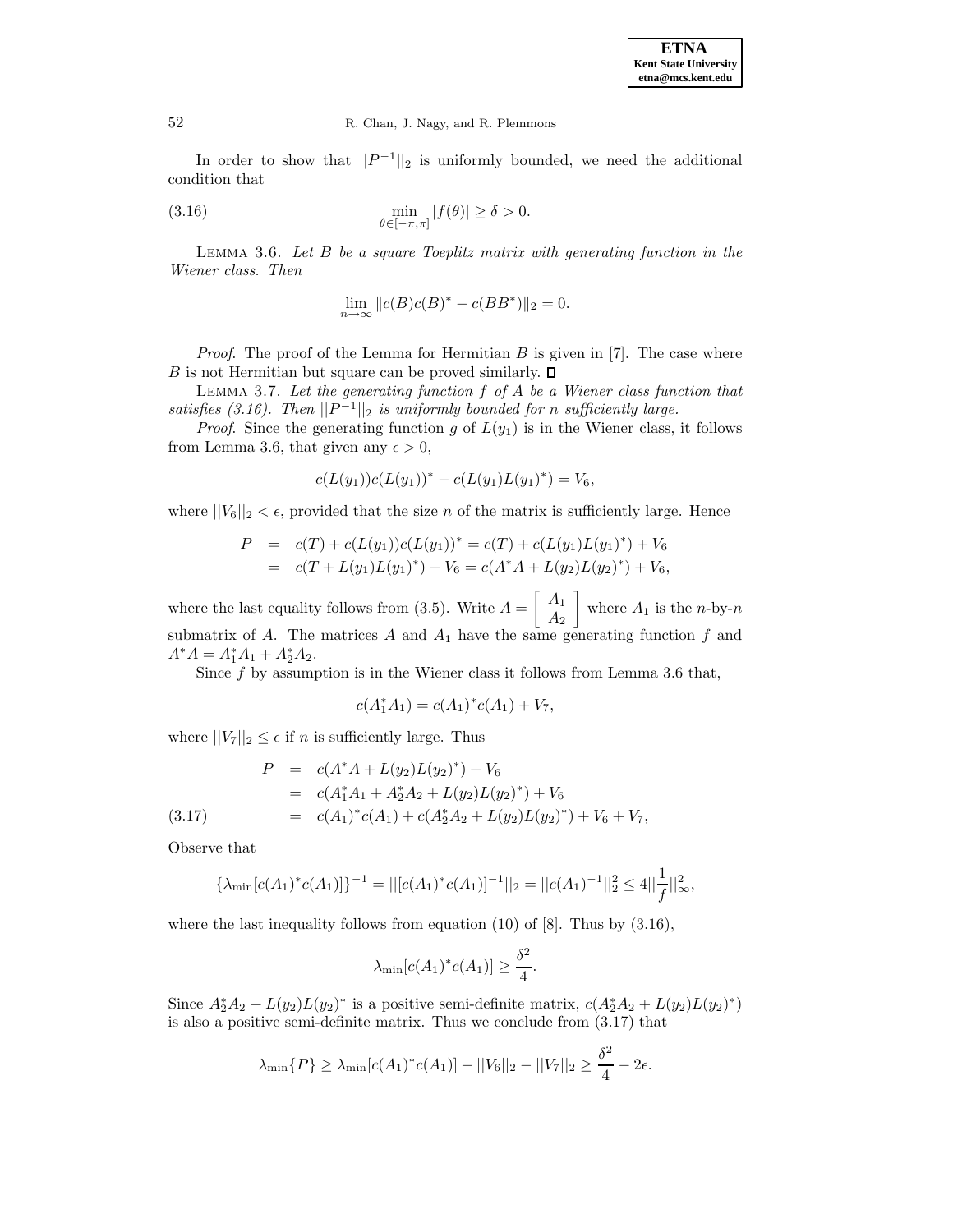The Lemma follows by observing that  $\epsilon$  is chosen arbitrarily and  $\delta$  depends only on f and not on n.  $\square$ 

By combining (3.15), Lemmas 3.5 and 3.7, we see that if the generating function f of the  $m \times n$  Toeplitz matrix A is a Wiener class function with no zeros on  $[-\pi, \pi]$ , then

$$
P^{-1}(A^*A) - I = U + V,
$$

where U is a low rank matrix and V is a small norm matrix. Thus the spectrum of the preconditioned matrix is clustered around one.

THEOREM 3.8. Let the generating function f of the  $m \times n$  Toeplitz matrix A be a Wiener class function with no zeros on  $[-\pi, \pi]$ . Then for all  $\epsilon > 0$ , there exist  $N > 0$ and  $M > 0$ , such that for all  $n > N$ , at most M eigenvalues of the matrix

$$
P^{-1}(A^*A) - I
$$

have absolute values larger than  $\epsilon$ .

*Proof.* The proof is similar to the proof of Theorem 1 in [8].  $\Box$ 

From Theorem 1, we have the desired clustering result; namely, if the generating function f of the  $m \times n$  Toeplitz matrix A is a Wiener class function with no zeros on  $[-\pi,\pi]$ , then the singular values of the preconditioned matrix  $AP^{-1/2}$  are clustered around 1.

It can also be shown, in a manner similar to the derivation in §4 of [8], that if the condition number of A is of  $O(n^{\alpha})$ ,  $\alpha > 0$ , then the least squares conjugate gradient method converges in at most  $O(\alpha \log n + 1)$  steps. Since each iteration requires  $O(m \log n)$  operations using the FFT, it follows that the total complexity of the algorithm is only  $O(\alpha m \log^2 n + m \log n)$ .

When  $\alpha = 0$ , *i.e.*,  $\kappa(A) = O(1)$ , the number of iterations required for convergence is of  $O(1)$ . Hence the complexity of the algorithm reduces to  $O(m \log n)$ , for sufficiently large n. We remark that, in this case, one can show that the method converges superlinearly for the preconditioned least squares problem due to the clustering of the singular values for sufficiently large  $n$  (See [8] for details). In contrast, the method converges just linearly for the non-preconditioned case, as is illustrated by numerical examples in the next section.

**4. Numerical Results.** In this section we illustrate the effectiveness of the displacement preconditioner on some numerical examples. For each example we use the vector of all ones as the right hand side and the zero vector as the initial guess. The stopping criteria is  $||s^{(j)}||_2/||s^{(0)}||_2 < 10^{-7}$ , where  $s^{(j)}$  is the normal equations residual after  $j$  iterations and is a by-product of the PCGLS computations. All computations were performed using Matlab 4.0 on an IBM RS/6000.

Throughout this section we denote a Toeplitz matrix with first column c and first row r as Toep( $c, r$ ). We present the number of iterations needed to converge using no preconditioner, the displacement preconditioner, and the preconditioner based on partitioning  $T$  as discussed in [8]. We denote these by "no prec", "disp prec" and "part prec", respectively.

The matrix in the first three examples satisfy the conditions of Theorem 1. We use  $T=\text{Toep}(c,r)$  as the coefficient matrix, where c and r are given as follows.

## **Example 1.**

$$
c(k) = 1/k2, k = 1, 2, ..., m
$$
  
\n
$$
r(k) = 1/k2, k = 1, 2, ..., n.
$$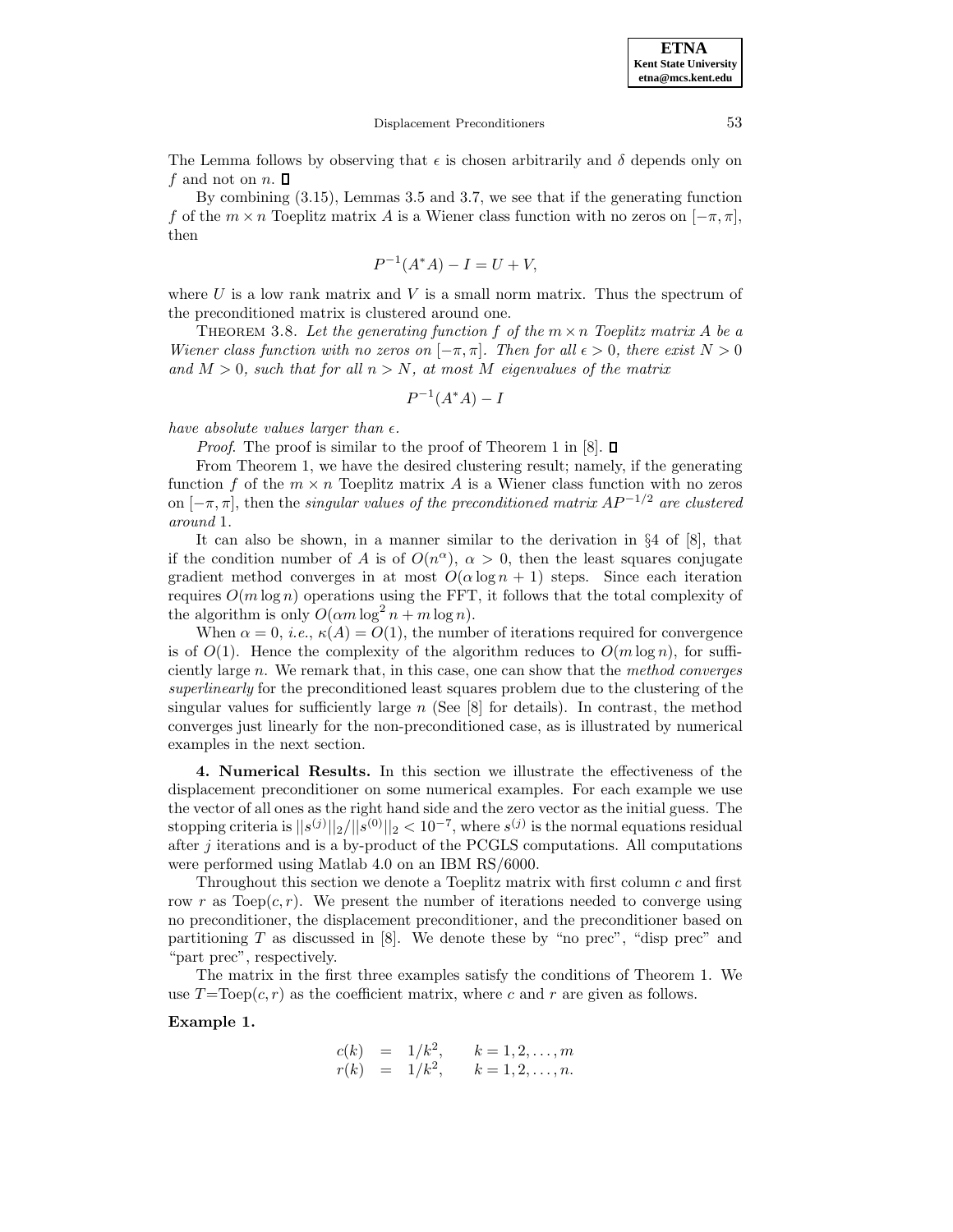**Example 2.**

$$
c(k) = e^{-0.1*k^2}, \t k = 1, 2, ..., m
$$
  
\n
$$
r(k) = e^{-0.1*k^2}, \t k = 1, 2, ..., n
$$

**Example 3.**

$$
c(k) = 1/\sqrt{k}, \qquad k = 1, 2, ..., m
$$
  

$$
r(k) = 1/\sqrt{k}, \qquad k = 1, 2, ..., n
$$

Convergence results for these examples are reported in Table 1. Observe that the number of iterations needed for convergence for the preconditioned systems is essentially independent of the sizes of the matrices.

TABLE  $4.1$ Numbers of iterations for Examples 1, 2 and 3.

|        |     | Example 1. |           |           | Example 2. |           |           |
|--------|-----|------------|-----------|-----------|------------|-----------|-----------|
| $\, n$ | m   | no prec    | disp prec | part prec | no prec    | disp prec | part prec |
| 16     | 32  | 19         |           |           | 24         | 15        | 12        |
| 32     | 64  |            |           |           | 46         | 15        |           |
| 64     | 128 | 19         |           |           | 79         | 13        |           |
| 128    | 256 | 22         |           |           | 132        |           |           |
| 256    | 512 | 23         |           |           | . 77       |           |           |

|          |      | Example 3. |           |           |  |
|----------|------|------------|-----------|-----------|--|
| $\it{n}$ | m    | no prec    | disp prec | part prec |  |
| 64       | 128  | 59         |           |           |  |
| 64       | 256  | 61         |           |           |  |
| 64       | 512  | 62         |           |           |  |
| 64       | 1024 | 62         |           |           |  |
| 64       | 2048 |            |           |           |  |

**Example 4.** In this example we consider a convolution matrix, which is a 1dimensional horizontal blurring function used in signal processing [2].  $T = \text{Toep}(c,r)$ is defined by

| $c(k) = 1/2(w+1),$ | $k = 1, 2, , w$                           |
|--------------------|-------------------------------------------|
| $c(k)=0$           | $k = w + 1, w + 2, \ldots, m = n + w - 1$ |
| $r(1) = c(1)$      |                                           |
| $r(k) = 0,$        | $k=2,3,\ldots,n$                          |

The convergence results for this example are shown in Table 2.

These numerical results illustrate that the displacement preconditioner can significantly reduce the number of iterations needed for convergence of PCGLS for some examples. Moreover, as in Example 4, the displacement preconditioner scheme given here can be preferable to the partitioning approach to constructing circulant preconditioners discussed in [8]. However, we consider the main contribution in this paper to be the introduction of yet another preconditioner for possible use in solving Toeplitz least square problems. The choice of a (best) preconditioner is undoubtedly problem dependent.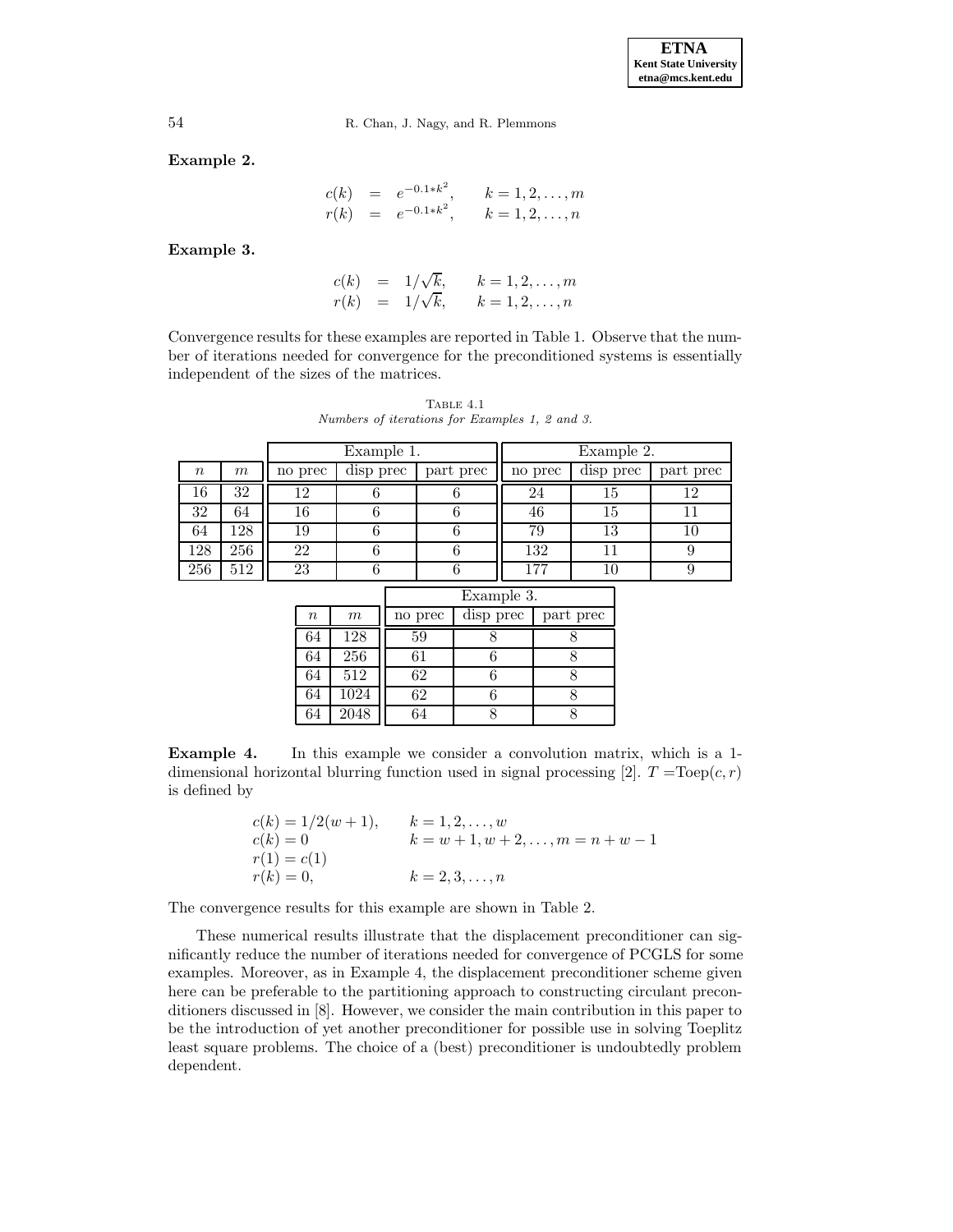**ETNA Kent State University etna@mcs.kent.edu**

#### Displacement Preconditioners 55

TABLE  $4.2$ Numbers of iterations for Example 4.

| $\boldsymbol{n}$ | $\,m$ | no prec | disp prec | part prec |
|------------------|-------|---------|-----------|-----------|
| 16               | 23    |         |           |           |
| 32               | 47    | 21      |           |           |
| 64               | 95    | 36      |           |           |
| 128              | 191   | 62      |           |           |
| 256              | 383   | 10      |           |           |

#### REFERENCES

- [1] O. Axelsson and V. Barker, Finite Element Solution of Boundary Value Problems, Theory and Computation, Academic Press, London, 1984.
- [2] J. BIEDMOND, R. LAGENDIJK AND R. MESEREAU, *Iterative methods for image deblurring*, Proc. IEEE, 78 (1990), pp. 856–883.
- [3] Å. BJÖRCK, Least squares methods, in Handbook of Numerical Methods, eds. P. Ciarlet and J. Lions, vol. 1, Elsevier/North Holland, Amsterdam, 1989.
- [4] A. BOJANCZYK, R. BRENT, AND F. DE HOOG, QR factorization of Toeplitz matrices, Numer. Math., 49 (1986), pp. 81–94.
- [5] J. BUNCH, Stability of methods for solving Toeplitz systems of equations, SIAM J. Sci. Stat. Comp., 6 (1985), pp. 349-364.
- [6] R. Chan, Circulant preconditioners for Hermitian Toeplitz systems, SIAM J. Matrix Anal. Appl., 10 (1989), pp. 542–550.
- [7] R. Chan, X. Jin, and M. Yeung, The spectra of super-optimal circulant preconditioned Toeplitz systems, SIAM J. Numer. Anal., 28 (1991), pp. 871–879.
- [8] R. Chan, J. Nagy, and R. Plemmons, Circulant preconditioned Toeplitz least squares iterations, SIAM J. Matrix Anal. Appl., 15 (1994) pp. 80–97.
- [9] R. Chan and M. Yeung, Circulant preconditioners for Toeplitz matrices with positive continuous generating functions, Math. Comp., 58 (1992), pp. 233–240.
- [10] T. CHAN, An optimal circulant preconditioner for Toeplitz systems, SIAM J. Sci. Stat. Comp., 9 (1988), pp. 766–771.
- [11] J. CHUN AND T. KAILATH, *Divide–and–conquer solutions of least squares problems for matrices* with displacement structure, SIAM J. Matrix Anal. Appl., 12 (1991), pp. 128–142.
- [12] J. CHUN, T. KAILATH, AND H. LEV-ARI, Fast parallel algorithms for QR and triangular factorization, SIAM J. Sci. Stat. Comp., 8 (1987), pp. 899–913.
- [13] G. CYBENKO, Fast Toeplitz orthogonalization using inner products, SIAM J. Sci. Stat. Comp., 8 (1987), pp. 734–740.
- [14] P. Davis, Circulant Matrices, John Wiley & Sons, Inc., New York, 1979.
- [15] R. FREUND, G. GOLUB, AND N. NACHTIGAL, *Iterative solution of linear systems*, Acta Numerica, 1 (1992), pp. 57–100.
- [16] R. FREUND AND T. HUCKLE, Personal correspondence, 1993.
- [17] M. Hanke, J. Nagy, and R. Plemmons, Preconditioned iterative regularization for ill–posed problems, in Numerical Linear Algebra, eds. L. Reichel, A. Ruttan and R.S. Varga, de Gruyter, Berlin, 1993, pp. 141–163.
- [18] T. Huckle, Circulant and skew-circulant matrices for solving Toeplitz matrix problems, SIAM J. Matrix Anal. Appl., 13 (1992), pp. 767–777.
- [19] T. Ku AND C. Kuo, *Design and analysis of Toeplitz preconditioners*, IEEE Trans. Acoust. Speech Signal Process., 40 (1992), pp. 129–140.
- [20] E. Linzer, Arithmetic complexity of iterative Toeplitz solvers, Tech Rept., IBM Res. Yorktown Height, NY, Oct, 1992, submitted to SIAM J. Numer. Anal.
- [21] E. Linzer, Extended Circulant Preconditioning of Toeplitz Systems, Tech Rept., IBM Res. Yorktown Height, NY, Oct, 1992, submitted to SIAM J. Matrix. Anal. Appl.
- [22] F. LUK AND S. QIAO, A fast but unstable orthogonal triangularization technique for Toeplitz matrices, Linear Algebra Appl., 88/98 (1987), pp. 495–506.
- [23] M. NG AND R. CHAN, Fast iterative methods for least squares estimations, to appear in Numerical Algorithms, (1994).
- [24] M. NG AND R. PLEMMONS, Fast RLS adaptive filtering by FFT–based conjugate gradient iterations, preprint, (May, 1993).